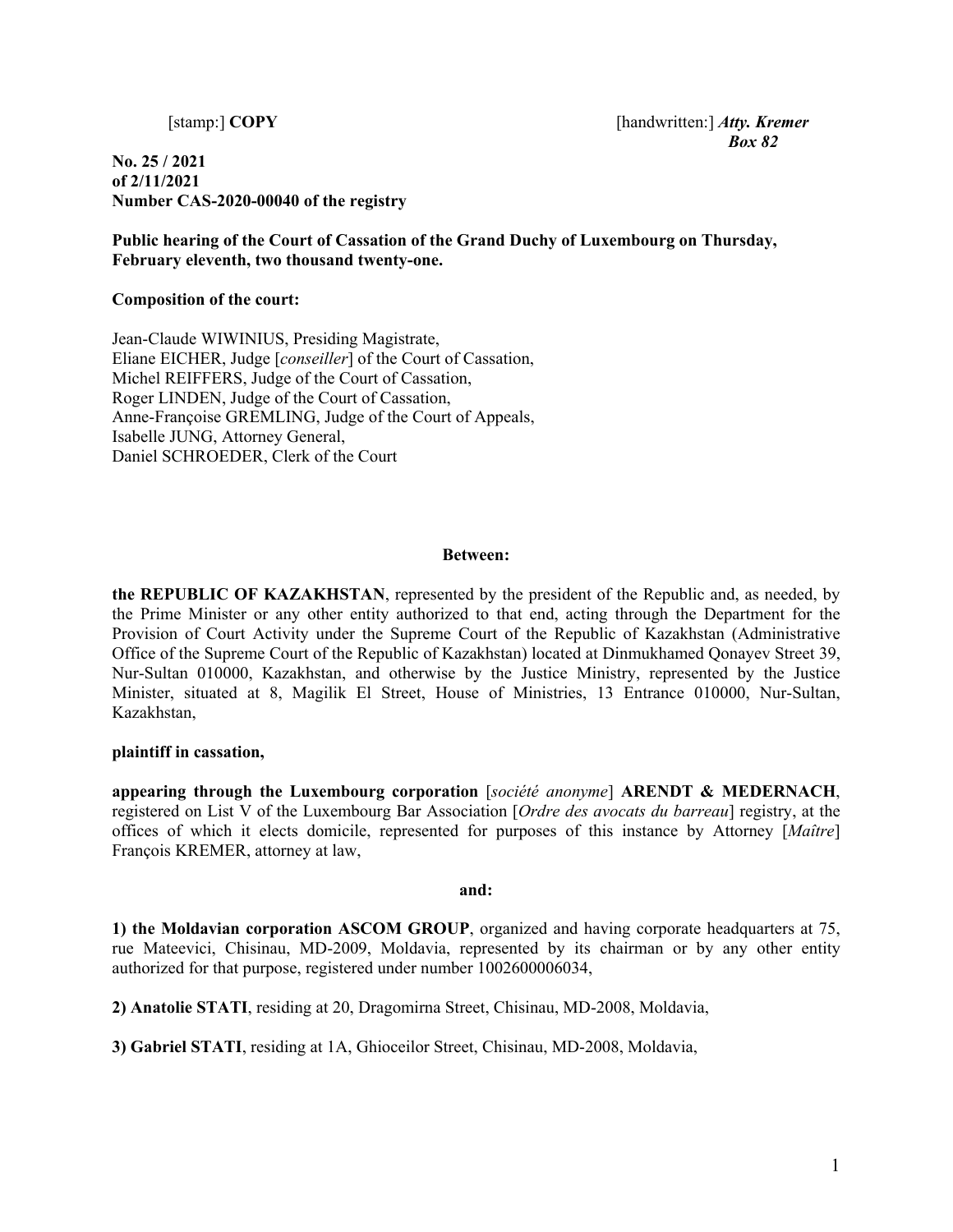**4) the Gibraltar corporation TERRA RAF TRANS TRAIDING LTD**, organized and having corporate headquarters at 13/1 Line Wall Road, Gibraltar, British overseas territory, represented by its director or by any other entity authorized for this purpose, under registration number 68609,

#### **defendants in cassation,**

 $\overline{a}$ 

**appearing through the Luxembourg limited-liability corporation** [*société ã responsabilité limitée*] **NAUTADUTILH AVOCATS LUXEMBOURG**, registered on List V of the Luxembourg Bar Association registry, at the offices of which it elects domicile, represented for purposes of this instance by Attorney Antoine LANIEZ, attorney at law.

 In consideration of the disputed decision, Number 133/19, handed down December 19, 2019 under docket number CAL-2018-00013 of the Eighth Chamber of the Court of Appeals of the Grand Duchy of Luxembourg, deciding on civil and enforcement matters;

 In consideration of the filing of cassation served on March 12, 2020 by the REPUBLIC OF KAZAKHSTAN to the Moldavian corporation ASCOM GROUP, Anatolie STATI, Gabriel STATI and the Gibraltar corporation TERRA RAF TRANS TRAIDING LTD., filed March 16, 2020 with the Clerk of the Court;

 In consideration of the brief in response, served on May 8, 2020 by the ASCOM GROUP, Anatolie STATI, Gabriel STATI and TERRA RAF TRANS TRAIDING LTD. to the REPUBLIC OF KAZAKHSTAN, filed May 12, 2020 with the Clerk of the Court;

 Concerning the report from Judge Roger LINDEN and the conclusions of First Attorney General Marie-Jeanne KAPPWEILER;

### **Concerning the facts**

According to the disputed decision, by order dated August 30, 2017, the first vice president of the district court [*tribunal d'arrondissement*] of Luxembourg declared as enforceable on the Grand Duchy of Luxembourg the arbitral ruling of December 19, 2013 of the Arbitration Institute of the Stockholm Chamber of Commerce, as amended January 17, 2014, handed down between, on the one hand, the REPUBLIC OF KAZAKHSTAN and, on the other hand, the Moldavian corporation ASCOM GROUP, Anatolie STATI and Gabriel STATI and the Gibraltar corporation TERRA RAF TRANS TRAIDING LTD. The Court of Appeals upheld this order.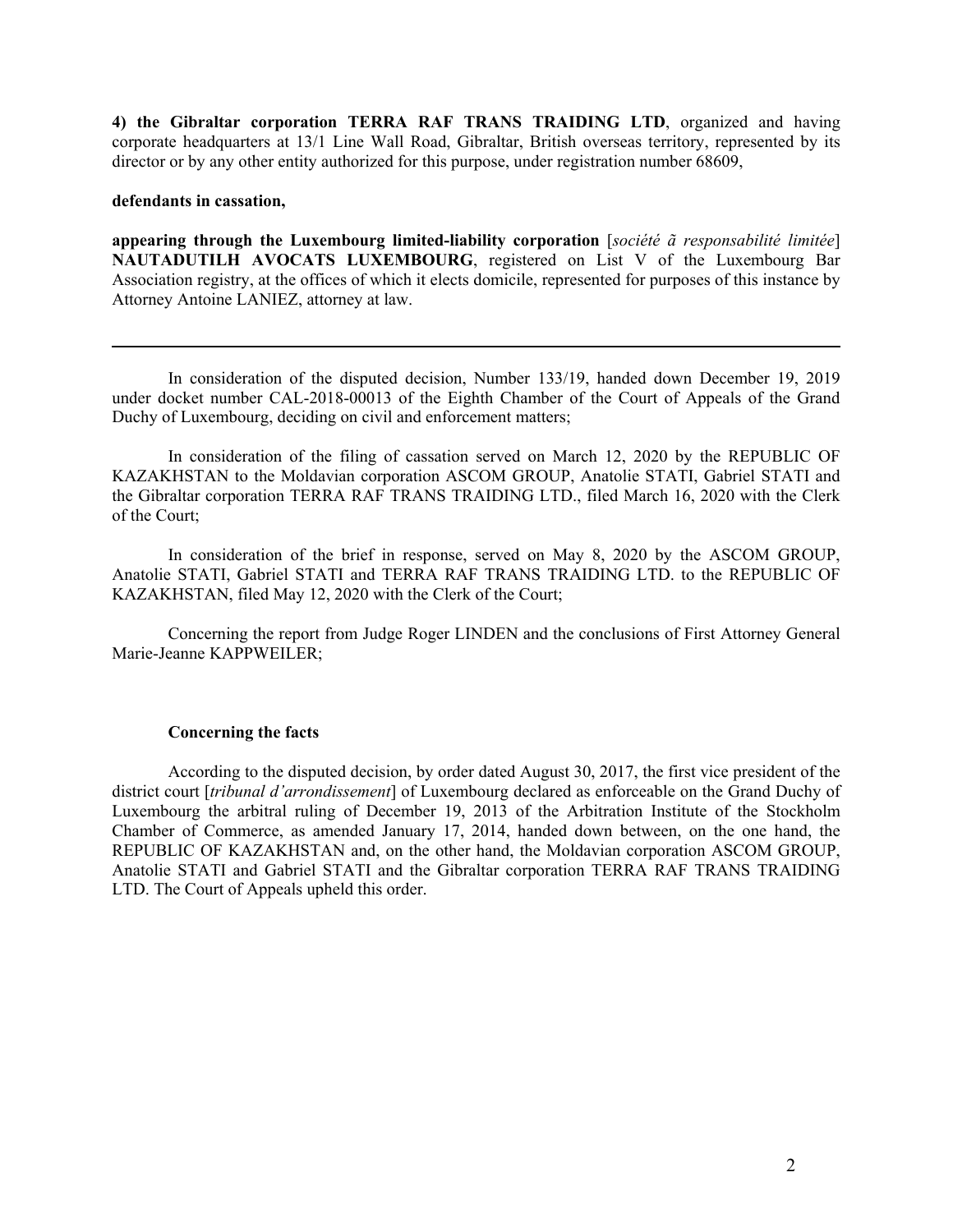## **Concerning the request for the rejection of exhibits produced by the plaintiff in cassation**

 The defendants in cassation have concluded by rejecting the exhibits numbered 28 to 35, 39, 40, 42, 44, 45 and 48 to 50 produced by the plaintiff in cassation in support of the brief in cassation, due to their not having been produced before the Court of Appeals.

 Article 25 of the amended law of February 18, 1885 on appeals and the cassation procedure provides that "*The facts alleged in briefs communicated prior to the decision ruling on the appeal, and not established by the appealed judgment or decision, may only be proven through written exhibits produced before the judge who handed down the disputed decision*."

 In the disputed decision, the Court of Appeals rejected all the exhibits produced by the plaintiff during the course of the deliberations for failing to comply with the principle that both parties are to be heard, but analyzed the relevance of Exhibits 34 and 35 produced in support of the claim for revocation of the order of closure of the examination.

 It follows from this that Exhibits 28 to 35, 39, 40, 42, 44, 45 and 48 to 50 are to be excluded from the arguments.

## **Concerning the seventh ground of appeal, which is prior**

# **Exposition of the ground of appeal**

*"deriving from the violation of Article 65 of the Luxembourg New Code of Civil Procedure*  [Nouveau code de procédure civile]*, which provides that:* 

 *'The judge must in all circumstances provide for compliance, and himself comply, with the principle that both parties are to be heard.* 

 *He may only include in his decision the grounds, explanations and documents claimed or produced by the parties if they have been subject to discussion on an adversarial basis by both parties.* 

 *He may not base his decision on legal grounds that he has raised at his own behest without first requesting the parties to present their comments*'

 *from Article 47 of the European Union Charter of Fundamental Rights, pursuant to which:* 

 *'Everyone whose rights and freedoms guaranteed by the law of the Union are violated has the right to an effective remedy before a tribunal in compliance with the conditions laid down in this Article.* 

 *'Everyone is entitled to a fair and public hearing within a reasonable time by an independent and impartial tribunal previously established by law. Everyone shall have the possibility of being advised, defended and represented.*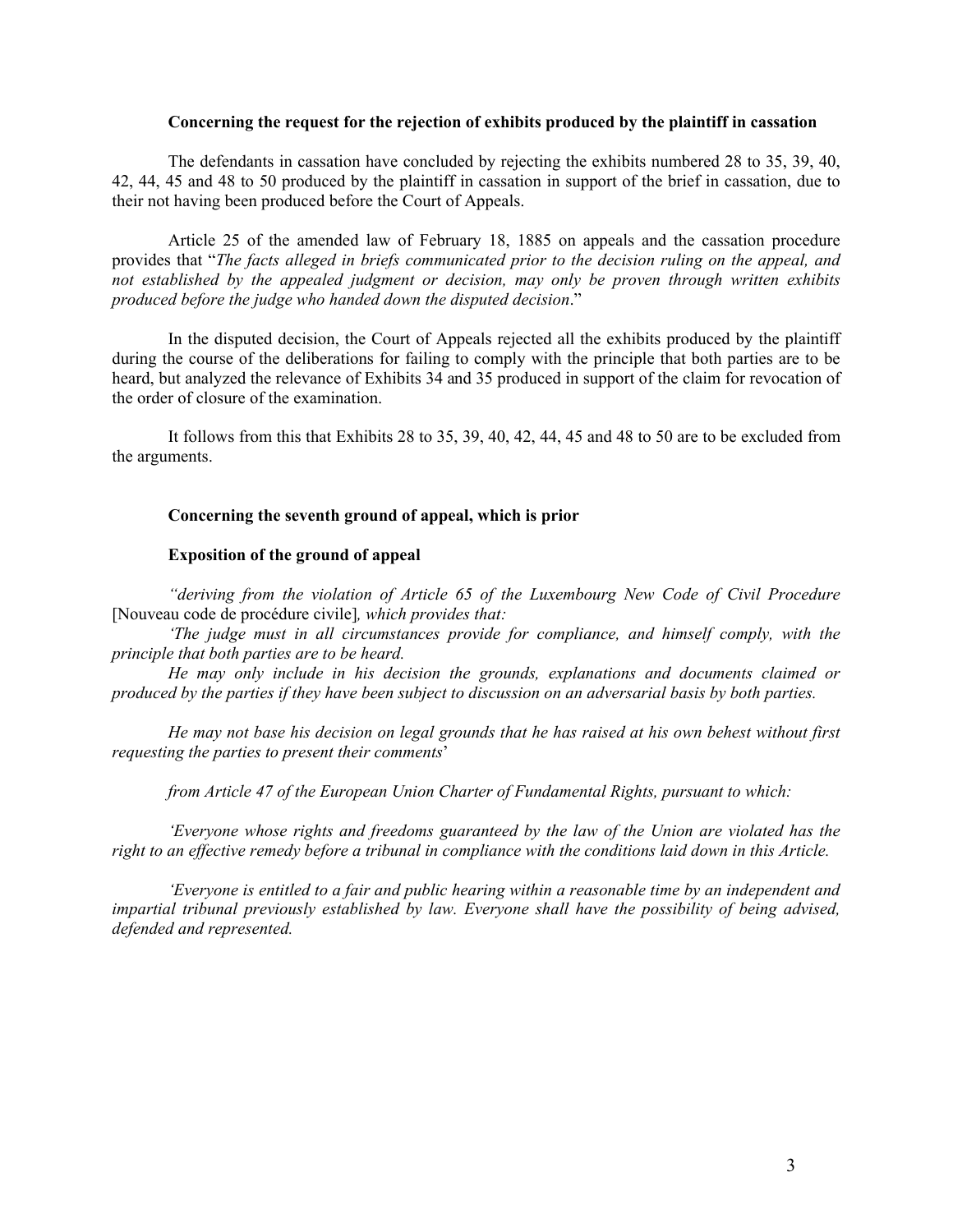*Legal aid shall be made available to those who lack sufficient resources in so far as such aid is necessary to ensure effective access to justice.'* 

 *from Article 6, Paragraph 1 of the European Convention on Human Rights, dedicated to the right to an equitable process pursuant to which:* 

 *'1. In the determination of his civil rights and obligations or of any criminal charge against him, everyone is entitled to a fair and public hearing within a reasonable time by an independent and impartial tribunal established by law. Judgment shall be pronounced publicly but the press and public may be excluded from all or part of the trial in the interests of morals, public order or national security in a democratic society, where the interests of juveniles or the protection of the private life of the parties so require, or to the extent strictly necessary in the opinion of the court in special circumstances where publicity would prejudice the interests of justice.'* 

 *and with regard to Article 13 of the European Convention of Human Rights dedicated to the right to effective appeal pursuant to which:* 

 *'Everyone whose rights and freedoms as set forth in this Convention are violated shall have an effective remedy before a national authority notwithstanding that the violation has been committed by persons acting in an official capacity.'* 

 *in so far as the disputed decision,* 

 *rejecting the appeal filed by the Republic of Kazakhstan and sentencing it to the payment of expenses, and by so doing confirming the declaration of execution of the Arbitral Ruling,* 

 *determined, in the case in question, that 'the allegations raised by the appellant, even assuming them to have been proven, and the fact that KPMG has withdrawn its reports concerning the financial statements of TNG, KPM and Tristan for the years 2007 to 2009, are not of such a kind as to constitute fraud tarnishing the very basis of the respondents' investment in Kazakhstan, since this investment had commenced well prior to the maneuvers criticized by the appellant; they are therefore not of such a nature as to have an influence on the competence of the Arbitral Court' (Page 35 of the disputed decision);* 

 *and that 'both the arguments of fraud already alleged previously before the SVEA Court, and certain items of new evidence claimed before this Court, as well as the new evidence currently referenced with regard to the KPMG letter, have the purpose of setting forth that KMG's indicative offer is based on false assumptions and therefore cannot be used by the arbiters to assess damages and interest for the LPG* [liquefied petroleum gas] *plant' (Page 40 of the disputed decision);*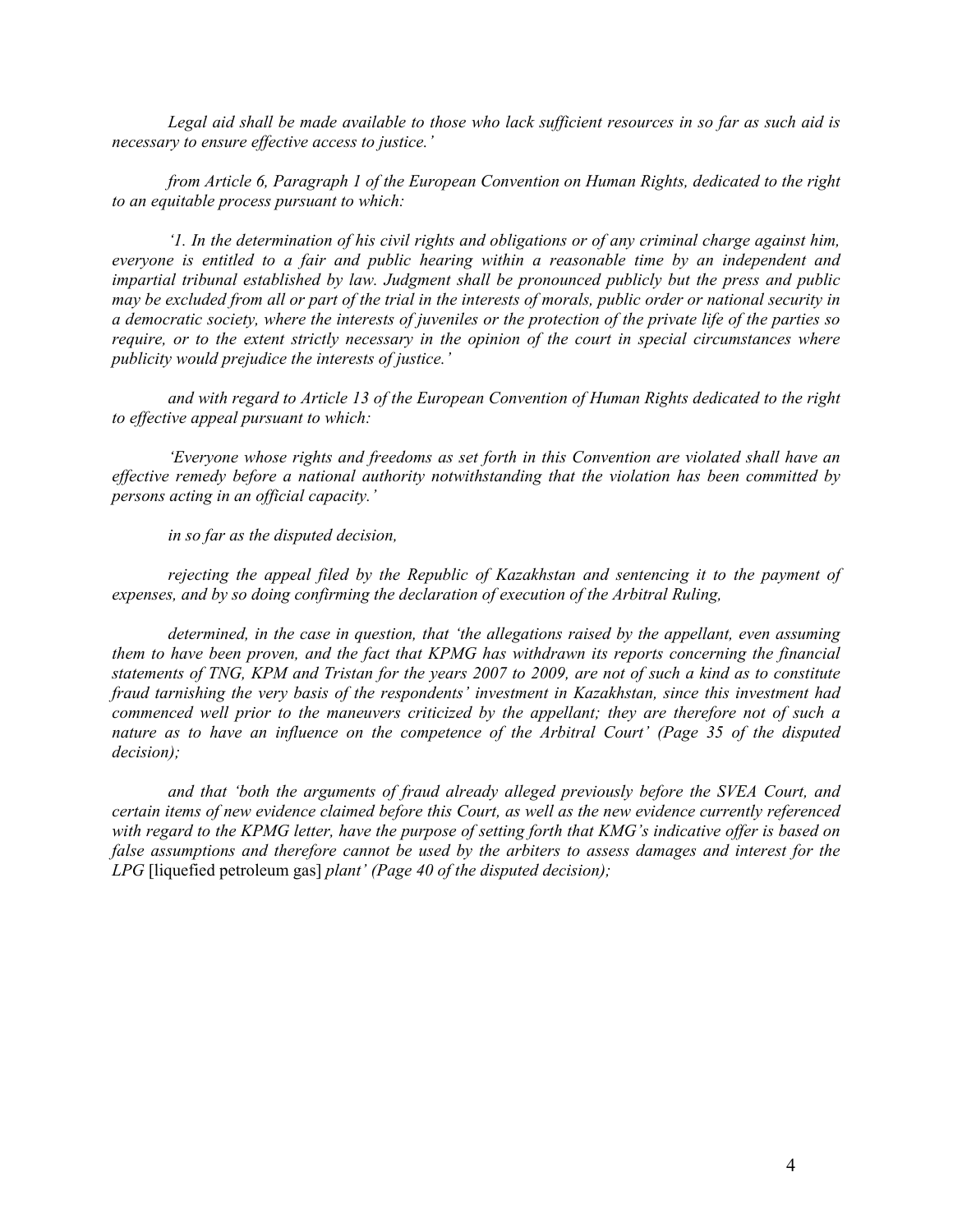*therefore, in acting in this manner, the Court of Appeals based its decision on facts not argued in the presence of both parties, thereby violating the adversarial principle and consequently the right to a fair process*."

## **Response from the Court**

In consideration of Article 65 of the New Code of Civil Procedure.

 By taking into consideration two exhibits not submitted for argument in the presence of both parties, for analysis as to their impact on the outcome of the litigation, the appeals court judges violated the provision referenced above.

It follows from this that the decision is subject to cassation.

### **Concerning the request for the allocation of procedural compensation**

 Since the defendants in cassation are to be sentenced to pay the expenses of the court in cassation, their claim for the allocation of procedural compensation is to be rejected.

## **ON THESE GROUNDS,**

### **and without giving rise to ruling on the other grounds of appeal,**

### **the Court of Cassation:**

 sets aside and annuls the decision handed down on December 19, 2019 by the Eighth Chamber of the Court of Appeals deciding on civil and enforcement matters, under No. CAL-2018-00013 of the registry;

 declares said court decision and the instruments resulting therefrom as null and void, restores the parties to the condition in which they found themselves prior to the annulled decision and, for all legal purposes, refers them back to the Court of Appeals, in its new composition;

rejects the claim of the defendants in cassation for the allocation of procedural compensation;

 sentences them to payment of the expenses of the court of cassation with a set-aside in favor of the corporation ARENDT & MEDERNACH, based on its claims as to law;

 orders that under the responsibility of the federal attorney general, this decision is to be transcribed into the registry of the Court of Appeals of the Grand Duchy of Luxembourg and that a statement referring to the transcription of the decision is to be set forth in the margin of the record of the cancelled decision.